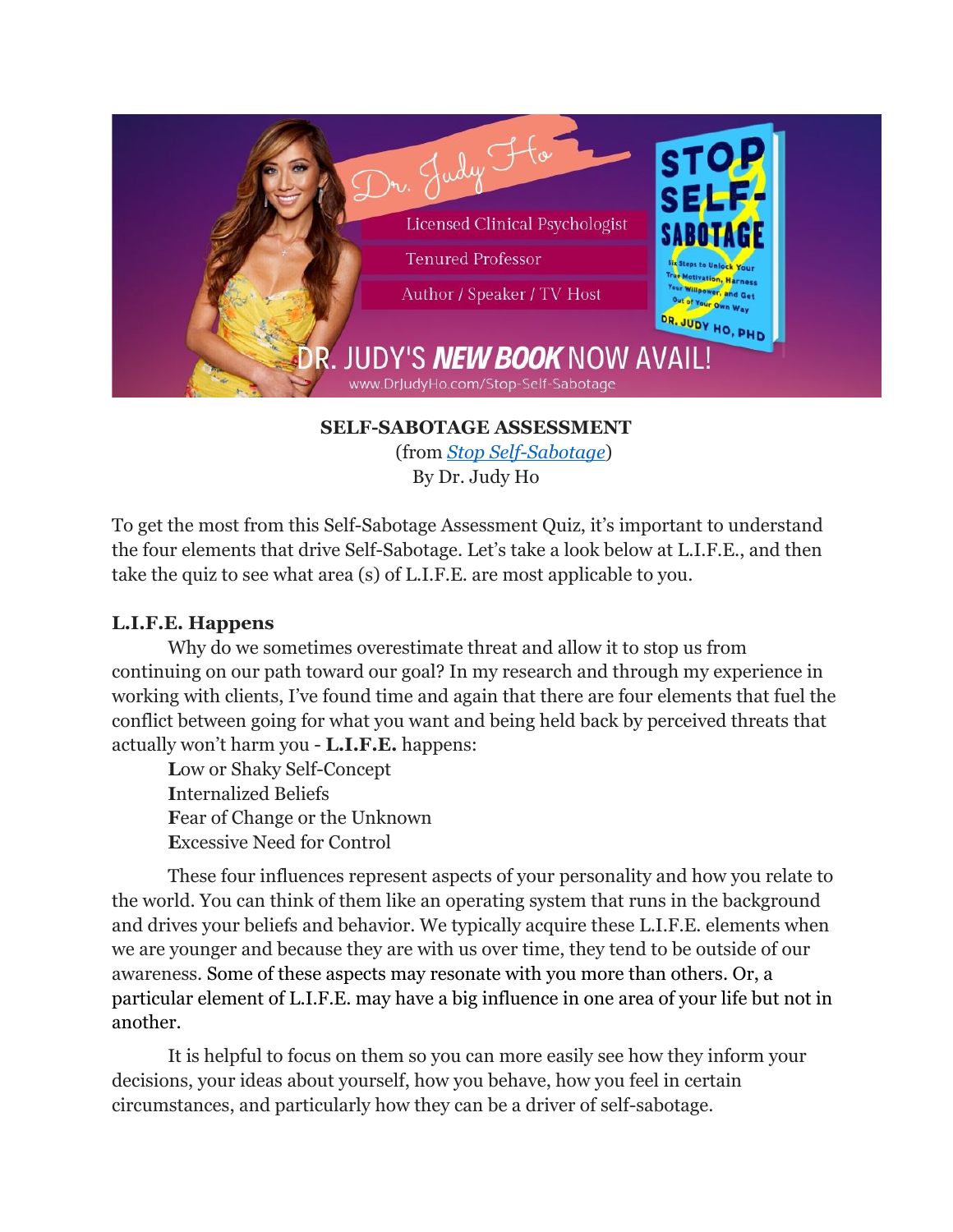#### **Low or Shaky Self-Concept**

Self-concept is your image of who you are and how you define yourself. Social psychologist Roy Baumeister describes it as "the individual's belief about himself or herself, including the person's attributes."i This idea includes the sense that you are separate and different from others around you and also that you have certain characteristics that are uniquely yours. Some of these characteristics relate to how much value you place on yourself (i.e. your self-esteem or self-worth), the view you have of yourself (self-image), and what you wish you were like (ideal self).<sup>ii</sup> We often don't only have one sense of self, we have many facets of our identity to which we attribute different levels of confidence. Your self-concept is made up of many different components that are usually associated with social roles. For example, your self-concept may comprise several roles including entrepreneur, parent, friend, partner, athlete, mentor, and home cook. Depending on how satisfied you are with how things are going in each of these domains of life, you may feel closer or farther from your ideal self, and this affects how you see yourself overall. Your ideal self is what you believe is the best version of you; stems from what you have learned from life experiences, cultural influences, and what you admire in others; and is usually something you are working toward by building on various aspects of your self-concept. The closer you get to your ideal self, the better you tend to feel about your life.

When we have a solid self-concept, we tend to have a positive view of ourselves. We tend to have confidence in our ability to achieve goals, be more optimistic about potential outcomes in work, life, and relationships, and worry less than the average person about what others might think of us because we feel solid about who we are. On the other hand, when we have low or shaky self-concept, we tend to believe that our ideal self is nothing more than a pipe dream. We lack confidence in our own ability to achieve goals, doubt that good things will ever happen to us, and look to external circumstances and events (like whether our boss immediately compliments us on our work) for how we should feel about ourselves on any given day. A low or shaky selfconcept makes us somewhat insecure about who we are, our place in the world, and our ability to bring about positive change. We may even believe that we aren't deserving of good things.

Self-sabotage can rear its ugly head when we have low self-concept overall or specifically in a particular role that is aligned with your goal. If you have great selfconcept in most areas but don't see yourself as an athlete, you may have greater difficulty exercising five times a week or running a marathon, even if you use your organizational and planning skills that make you successful in other aspects of life. Or, if you have a shaky self-concept overall and not just in one area of life, you might find selfsabotage seeping in multiple places, from your work to your relationships and even your ability to make healthy choices. The more you self-sabotage, the more you reinforce a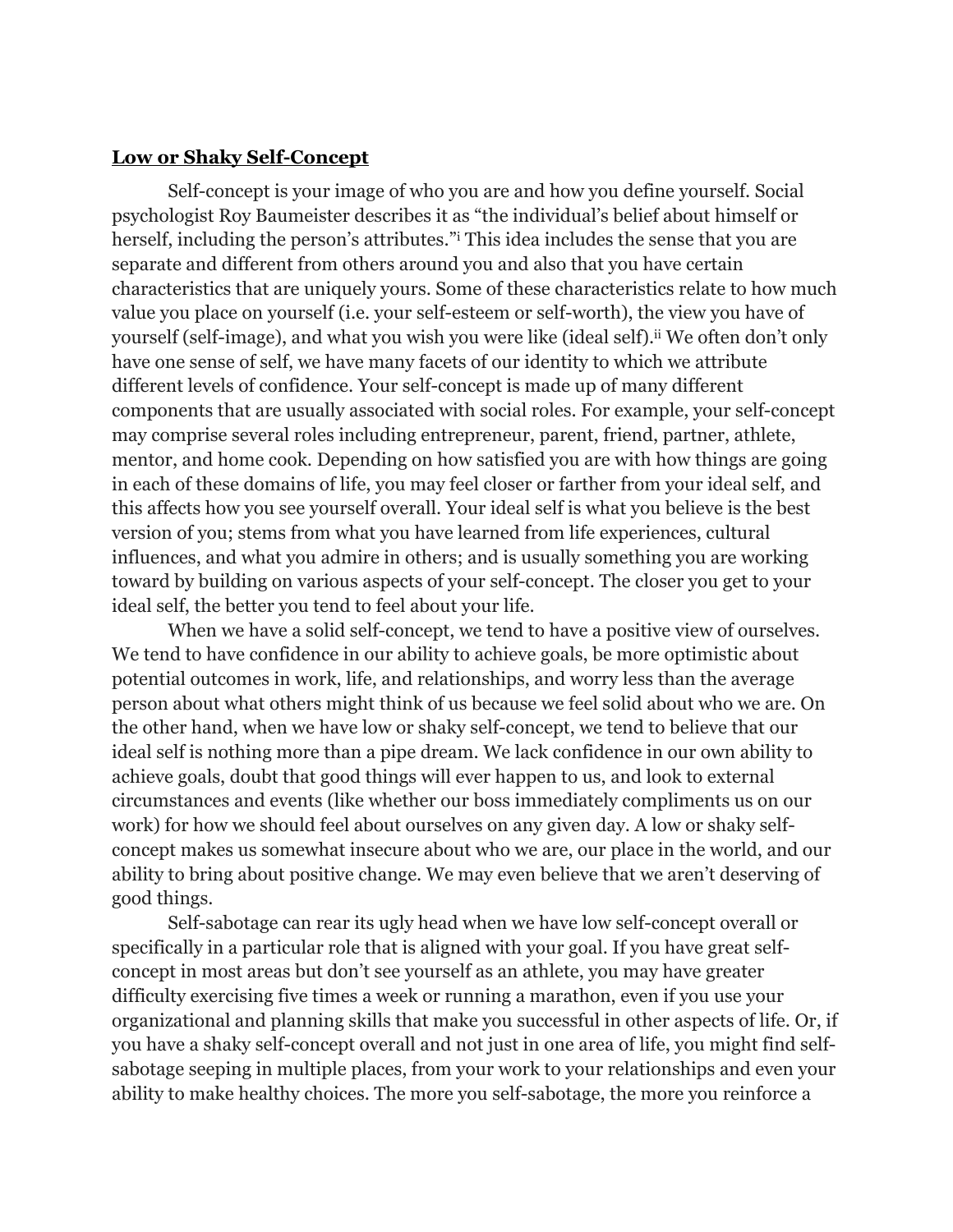lower or shaky self-concept, and it may feel increasingly like you can't dig yourself out of the problems you created.

#### **Internalized Beliefs**

Learning Theory, which explains how humans gain knowledge, has shown that behaviors are heavily dependent on vicarious conditioning. This means learning through observing the consequences of others' behavior.iii When we come into the world as babies, we're blank slates! We don't know what the world is about and each time an event occurs, it presents an opportunity to internalize information we can apply to a similar situation later. It is through this gradual learning process that we mature cognitively and socially, and understand how to behave each and every day.

When we are young, the adults who take care of us make especially powerful impressions on us. We tend to adopt their beliefs, attitudes, and behaviors more readily than those of people who don't oversee our care. So, if you witnessed your mother being a bit of a nervous nelly or she constantly warned you about the dangers of the world ("be careful crossing the street!" or "don't play basketball, you could really injure yourself!"), it is more likely that you will adopt the belief that the world is inherently dangerous and that you should be vigilant for threat all around you. That's not to say that this belief doesn't serve a purpose—being careful ultimately ensures your survival! However, if you embrace this belief to excess, your attention to potentially threatening situations or your drive to avoiding threat will likely be stronger than your attention or motivation for achieving rewards, all thanks to your earlier learning experiences.

There are all sorts of beliefs we might internalize, not only through vicarious learning but also by being told by others what to fear. Sometimes we call this learning through negative verbal information. For example, a belief that you might not have what it takes to accomplish a goal might develop if you had a very judgmental parent, teacher, or other influential adult during your childhood. Although their intentions may have been good ("This is not good enough, and I just want you to be your best!"), hearing negative messages about your performance or being judged for your efforts constantly, especially when you feel you *did* try your best, makes you start to question whether anything you do will be good enough. In time, that critical adult's voice morphs into your own voice, and even without them at your side disapproving your every action, you begin to disparage your own.

This negative internal voice contributes to self-sabotage, because when you doubt what you are capable of, you are likely to either never start pursuing your goal or quit halfway. Negative self-talk that arises from internalized beliefs is a major driver of selfsabotage. If you don't believe you will be rewarded for your efforts (because you have come to believe you don't have what it takes) you may never make an effort at all. For example, you may want a new job and see a posting that is appealing but because you aren't confident in your interviewing abilities you let the opportunity pass without even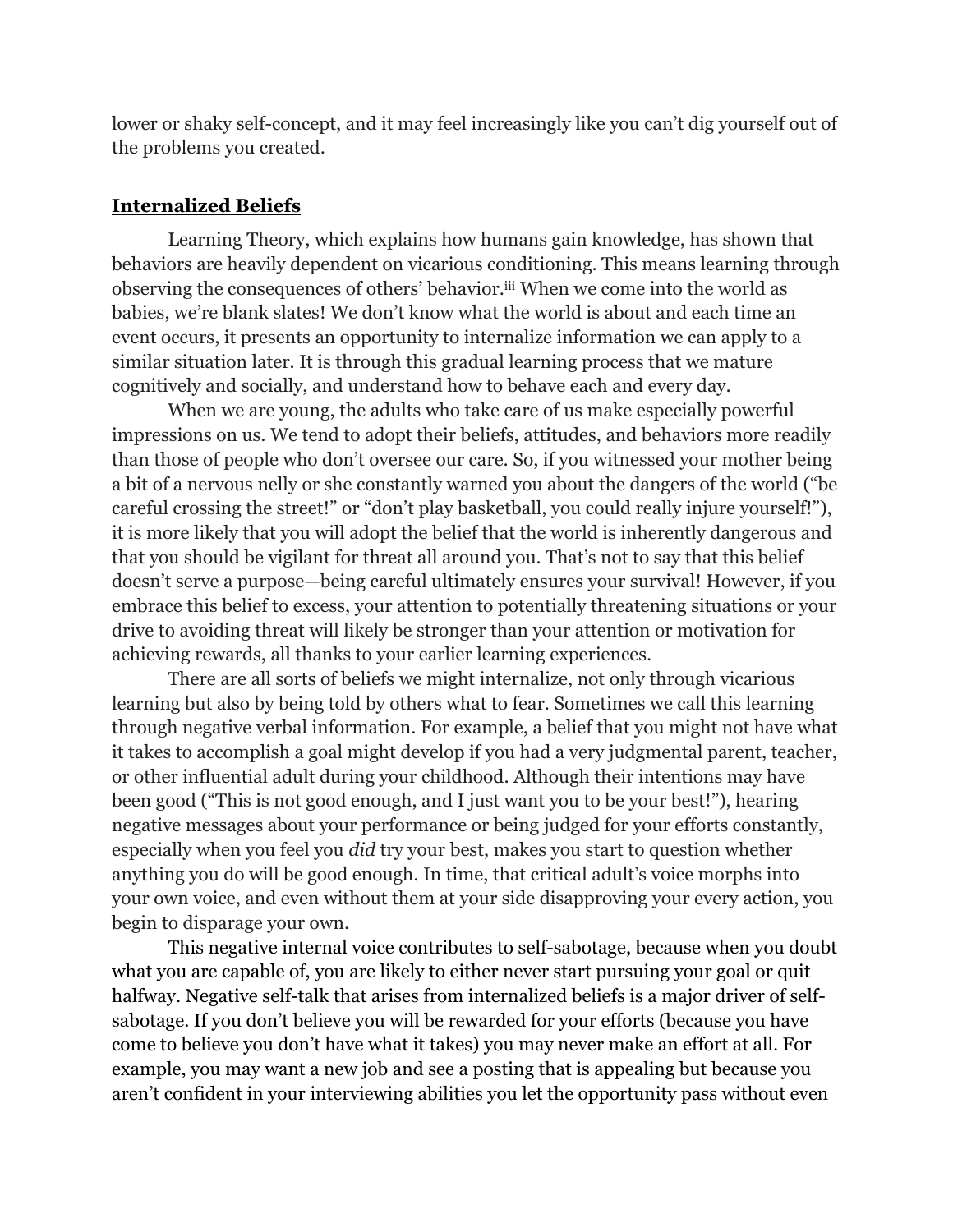filing an application. Your lack of self-esteem makes the idea of the interview (and your possible failure during the process) too uncomfortable to deal with, so you don't even attempt trying for the job.

## **Fear of Change of the Unknown**

Humans are creatures of habit. Routines and familiarity comfort our minds, which love repetition as a way to instill calm and manage stress.<sup>iv</sup> Not unlike the physical body, the brain tires and fatigues. Load up the brain with too much information, and it will become scattered and impulsive or simply too overwhelmed to do anything productive. For this reason, the mind is always looking for shortcuts—like routines—so that if a big conflict or problem comes along, you'll have the bandwidth to tackle it.

When something new is introduced, the mind can interpret it as a type of stressor. Instead of being able to function on auto-pilot like we do when brushing our teeth or commuting to work, new situations and projects jolt us into deliberate and conscious problem solving. Big, sudden changes or too many changes all at once are especially confusing to our brains, and when feeling pushed beyond the comfort of usual levels of familiarity, you may respond to a new challenge by choosing to remain in the same place and continuing to do the thing you always did. Even if the familiar option (staying in an unsatisfying job) is clearly undesirable when compared to the unfamiliar challenge (going back out on the job market in search for a better career.

When the brain is overly taxed and flooded with new (read: threatening) information it can work in nonsensical ways. In a mistaken attempt to protect you, your mind holds you back from a potentially positive change, rationalizing that that at least you've learned over time how to deal with the current problems. You're alive, so why rock the boat? It takes some effort to realize this might be the culprit in your selfsabotage, because it usually involves doing nothing different, rather than something active to mess up your progress toward a goal. So in some ways, this may be one of the tougher elements to catch at first, but once you see it for what it is, you'll be able to challenge yourself to move past it and improve your life.

## **Excessive Need for Control**

Belief in your ability to exert control over your environment and to produce desired results is essential to your well-being. From an evolutionary standpoint, if we are in control of our environment, then we have a much better chance of survival. It is human nature to want to *feel* in control of what is going on around us. So the key is *believing* that we are masters of our environments, because this gives us a sense of relief (and belief) that we have some power over the good things that happen to us as well as the ability to prevent potentially bad things that can befall us.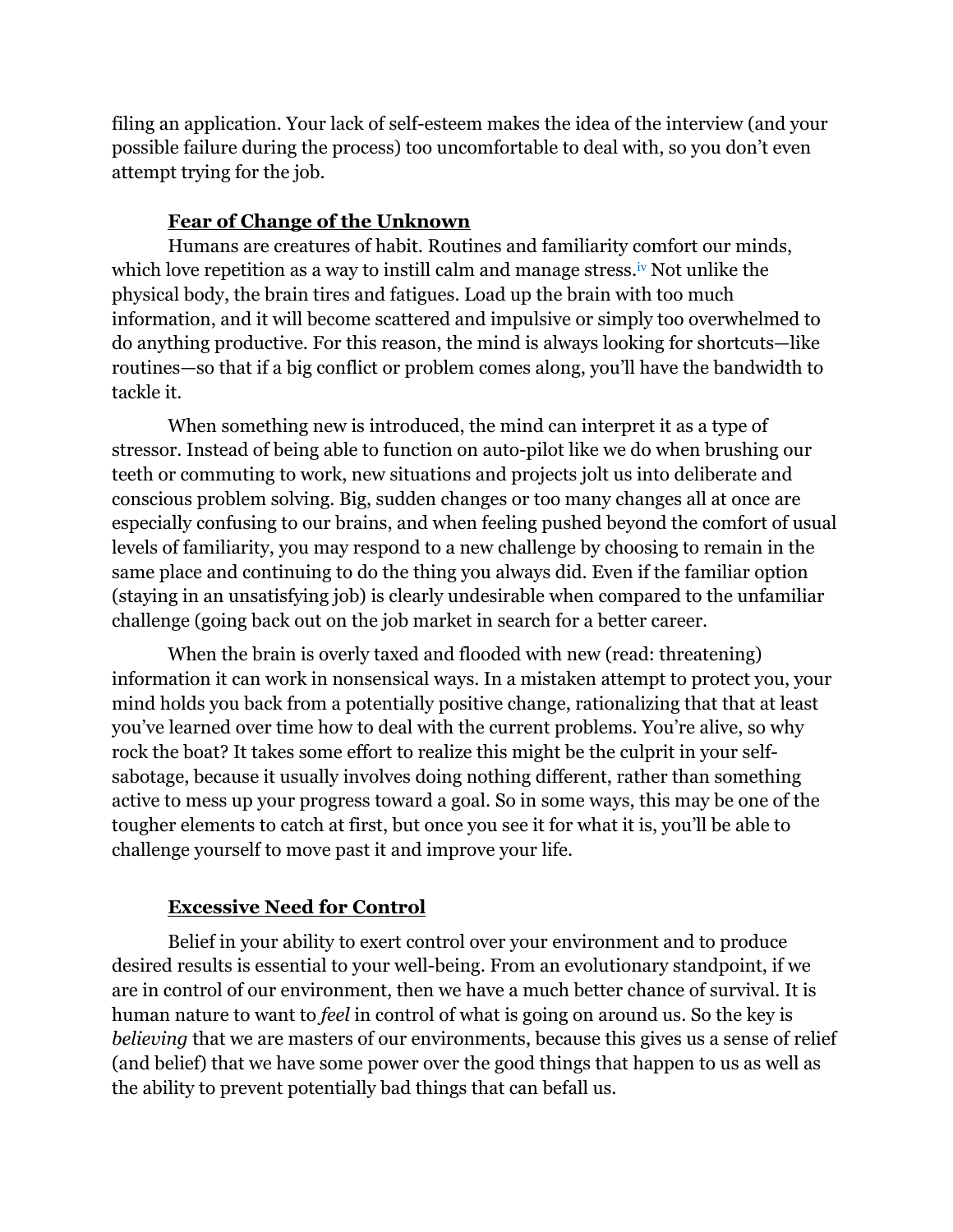Like many things in life, moderation is great, but when taken overboard, a good thing gets turned on its head. If you let it get the best of you, this adaptive mechanism of wanting control can get in the way of reaching your goals. If you feel that you must always be able to see the finish line and every single step along the way as clear as day before you even take your first step, that need will likely stop you from ever starting. It may also lead you to quit in the middle of the journey because your need for control of the situation is so strong and causes so much tension that any unknowns along the way are simply too much for your conscious mind to deal with. This need for control can contribute to self-sabotage because it can prevent you from taking advantage of new opportunities where you may not have a ton of control but could lead to wonderful outcomes.

If you're having trouble self-identifying as a person who has an excessive need for control, ask yourself these simple questions. Does your need for control get in the way of your relationships? Do you snap too quickly at something that seems minor because you felt like you were losing control? Do you find yourself in unnecessary conflicts at work because of your need for control? Does your love of control make it harder for you to enjoy activities and events when you don't know what's going to happen? If you answered yes to any of the above questions, you may want to pay special attention to this element of L.I.F.E.

Now that you've taken a look at these four elements of L.I.F.E, you may already have an intuitive sense of which L.I.F.E. influence is behind your tendency to selfsabotage, but it's worth exploring all aspects a bit more carefully to see which resonate most for you. Note that we all experience these factors to varying degrees. Some may trouble us more than others, but it's worth identifying the extent to which each is present in your life. Remember, building your awareness so that you can spot your trouble zones and directly address them is a huge step toward making positive changes in your life and stopping self-sabotage in its tracks!

Let's see how L.I.F.E. may be behind your self-sabotaging behaviors by taking the quiz below.

# **TAKE THE QUIZ!**

Н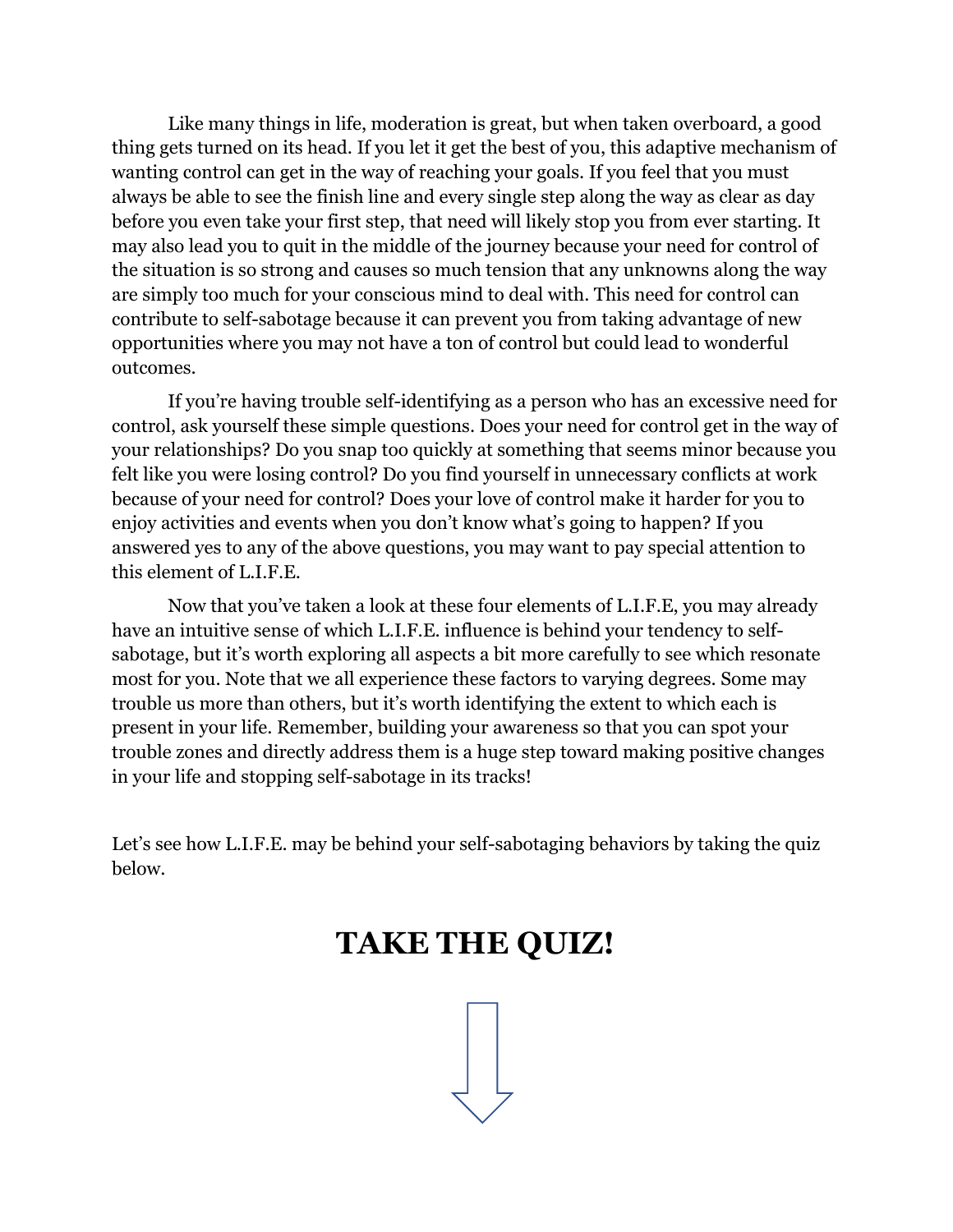# **SELF-SABOTAGE ASSESSMENT QUIZ:**

Which Part of L.I.F.E. Dominates Your Self-Sabotage Behaviors?

Which of the following are sometimes or mostly true for you? Put a check mark in the True column for all those statements that apply to you… and BE HONEST - no one else has to read your answers!

|              | <b>STATEMENT</b>                                                                                                                                                                               | <b>TRUE?</b> |
|--------------|------------------------------------------------------------------------------------------------------------------------------------------------------------------------------------------------|--------------|
| $\mathbf{A}$ | The way you feel about yourself on a given day<br>depends largely on situational factors (e.g., what<br>others say to you, how others respond to you, or<br>what your weight is on the scale). |              |
| $\mathbf{A}$ | Your self-worth is primarily dictated by your<br>accomplishments or the services that you are<br>providing to others.                                                                          |              |
| $\bf{A}$     | Quick! List 5 things you love about yourself.<br>Mark yes if this a tough exercise for you, and/or if<br>you have trouble doing this in less than 30 seconds.                                  |              |
| A            | There are times in your adult life when you<br>questioned your identity, who you are, or what you<br>stand for.                                                                                |              |
| $\mathbf{A}$ | When you hear the awesome things that other<br>people achieve, you secretly wonder if you have<br>what it takes to do the same.                                                                |              |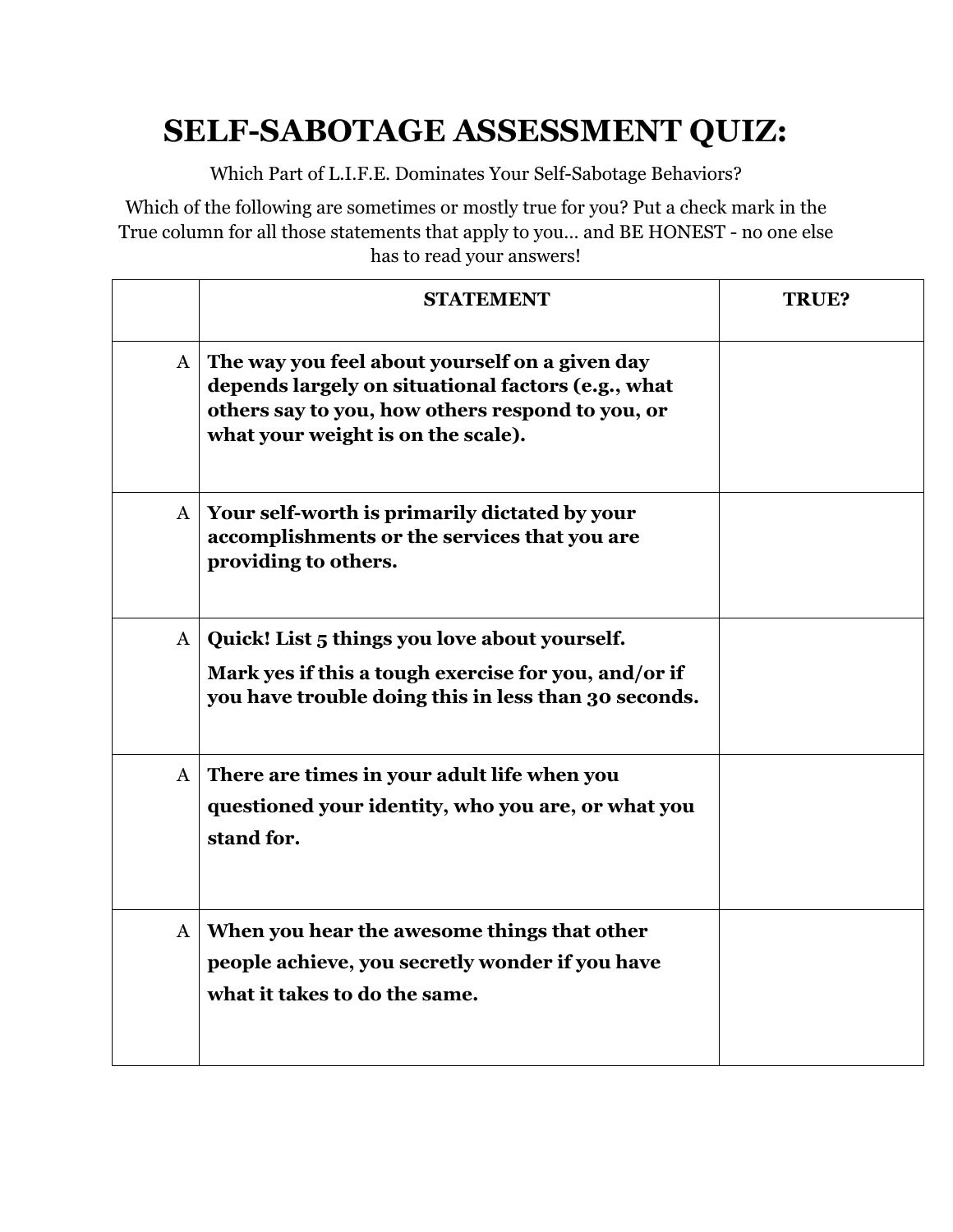| B           | When you were a child, you were told or shown that<br>the world is a scary place and that it is dangerous to<br>take risks.                                                                  |  |
|-------------|----------------------------------------------------------------------------------------------------------------------------------------------------------------------------------------------|--|
| B           | When you were a child, an important adult in<br>your life (parents, teachers) seemed to be overly<br>nervous or anxious about different things (e.g., job,<br>home life, natural disasters). |  |
| B           | When you were a child, more often than not an<br>important adult in your life seemed to have<br>struggles meeting their own goals and/or appeared<br>discouraged about their own progress.   |  |
| B           | When you were a child, an important adult in your<br>life was over-critical of you and/or held you to<br>extremely high standards.                                                           |  |
| B           | Looking back on your life, you can honestly say that<br>you did not have at least one role model for the<br>major accomplishments of your life. You had to find<br>your own way.             |  |
| $\mathbf C$ | You highly prefer structure and familiarity, and<br>become irate at people or situations that throw you<br>off your usual routine.                                                           |  |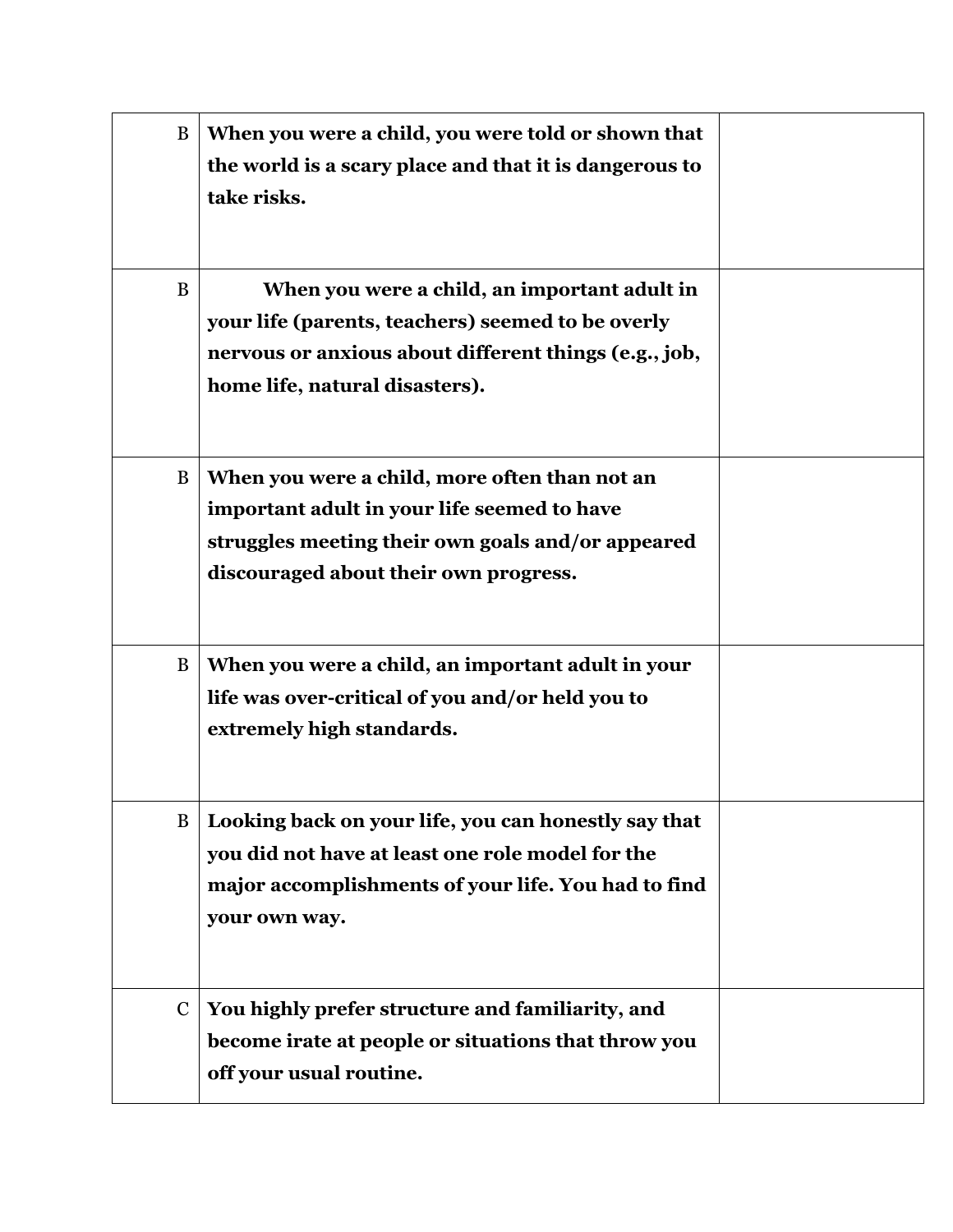| $\mathbf C$   | When recounting periods of significant change in<br>your life (e.g., moving, getting married, starting a<br>new job, attending a new school), you remember<br>more of the nervousness and discomfort rather than<br>the excitement. |  |
|---------------|-------------------------------------------------------------------------------------------------------------------------------------------------------------------------------------------------------------------------------------|--|
| $\mathbf C$   | You feel very nervous when you don't know what to<br>expect in a situation.                                                                                                                                                         |  |
| $\mathcal{C}$ | Once you decide on an important goal for yourself,<br>one of the primary concerns you have is, "What if I<br>fail?"                                                                                                                 |  |
| $\mathbf C$   | You have had at least one experience in taking a<br>chance on something new that blew up in your face<br>and led you to feel much more nervous about trying<br>new things later.                                                    |  |
| D             | Someone in your life has called you a "control"<br>freak" at some point.                                                                                                                                                            |  |
| D             | You often try to have the last word or to win an<br>argument.                                                                                                                                                                       |  |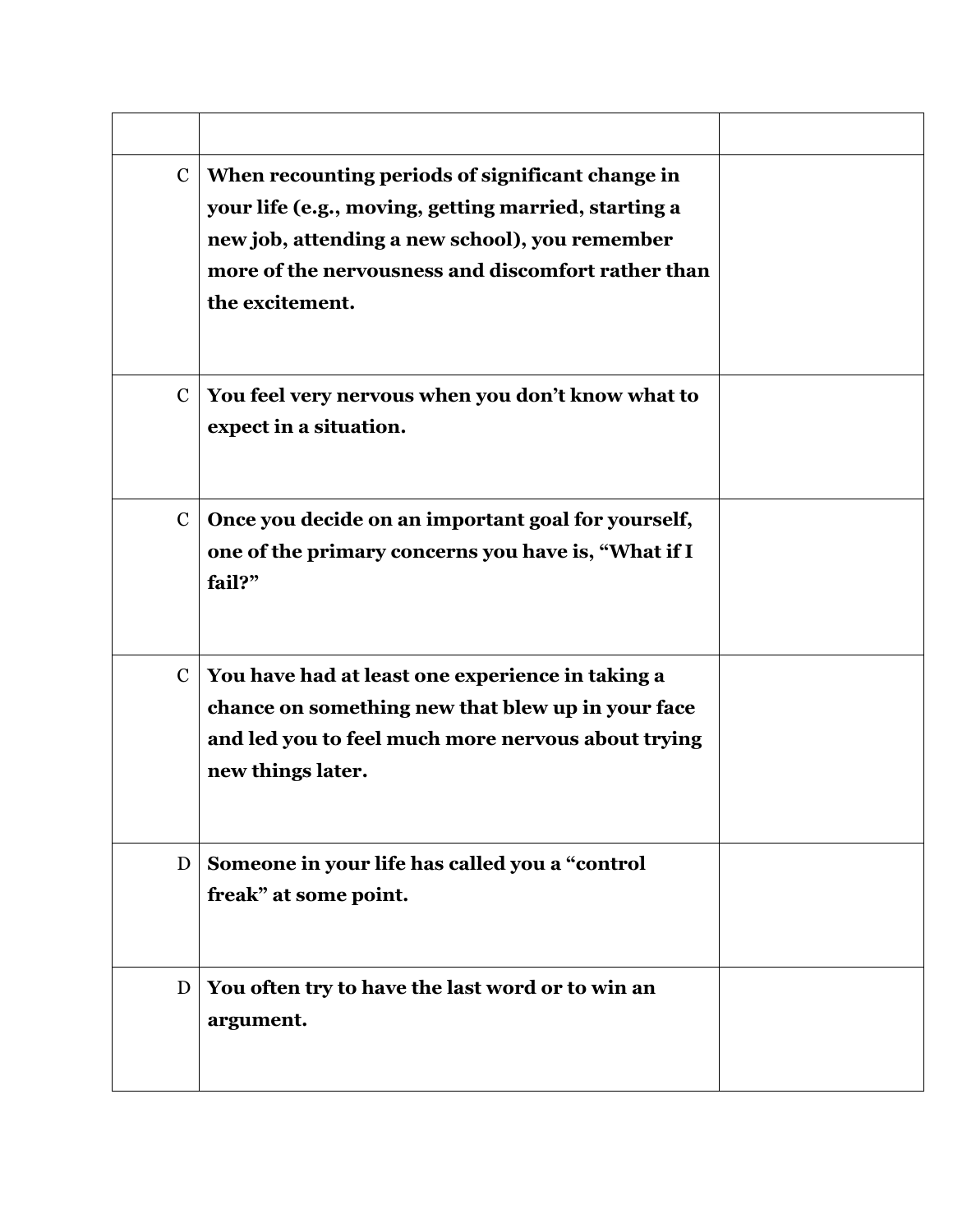| D | You find that you are often a harsh critic of not only<br>yourself, but also others.                                  |  |
|---|-----------------------------------------------------------------------------------------------------------------------|--|
| D | You have a tendency to correct others when they are<br>wrong even if it is about somewhat inconsequential<br>things). |  |
| D | Be honest! You have a very tough time admitting<br>you were wrong.                                                    |  |

Count up the number of checkmarks that are associated with each letter (A, B, C, D). The one for which you have the most checkmarks is your primary L.I.F.E. obstacle. If you have a tie, this would suggest that you have more than one dominant L.I.F.E. obstacle and each one might be contributing somewhat equally to self-sabotage. If you have one letter that has the least checkmarks, that's great! This shows a strength in your L.I.F.E. profile—one you can lean on as you work on skills to overcome the other obstacles. If you have an area of identified strength, you can rest easy knowing that this element isn't causing self-sabotage— it is a factor which does not cause you to overestimate threat. After tallying up your results, go back to the sections above that describe each of your dominant L.I.F.E. obstacles for a quick review. I would also suggest that you transfer this information to your journal for easy reference later as we work through different exercises that will ask you to revisit these L.I.F.E. obstacles so we can discuss how to overcome them.

| Mostly $A's = Low/Shaky$ Self-Concept       |  |
|---------------------------------------------|--|
| Mostly $B's = Internationalized Traditions$ |  |
| Mostly $C's$ = Fear of Change/Unknown       |  |
| Mostly $D's = Excessive Need$ for Control   |  |